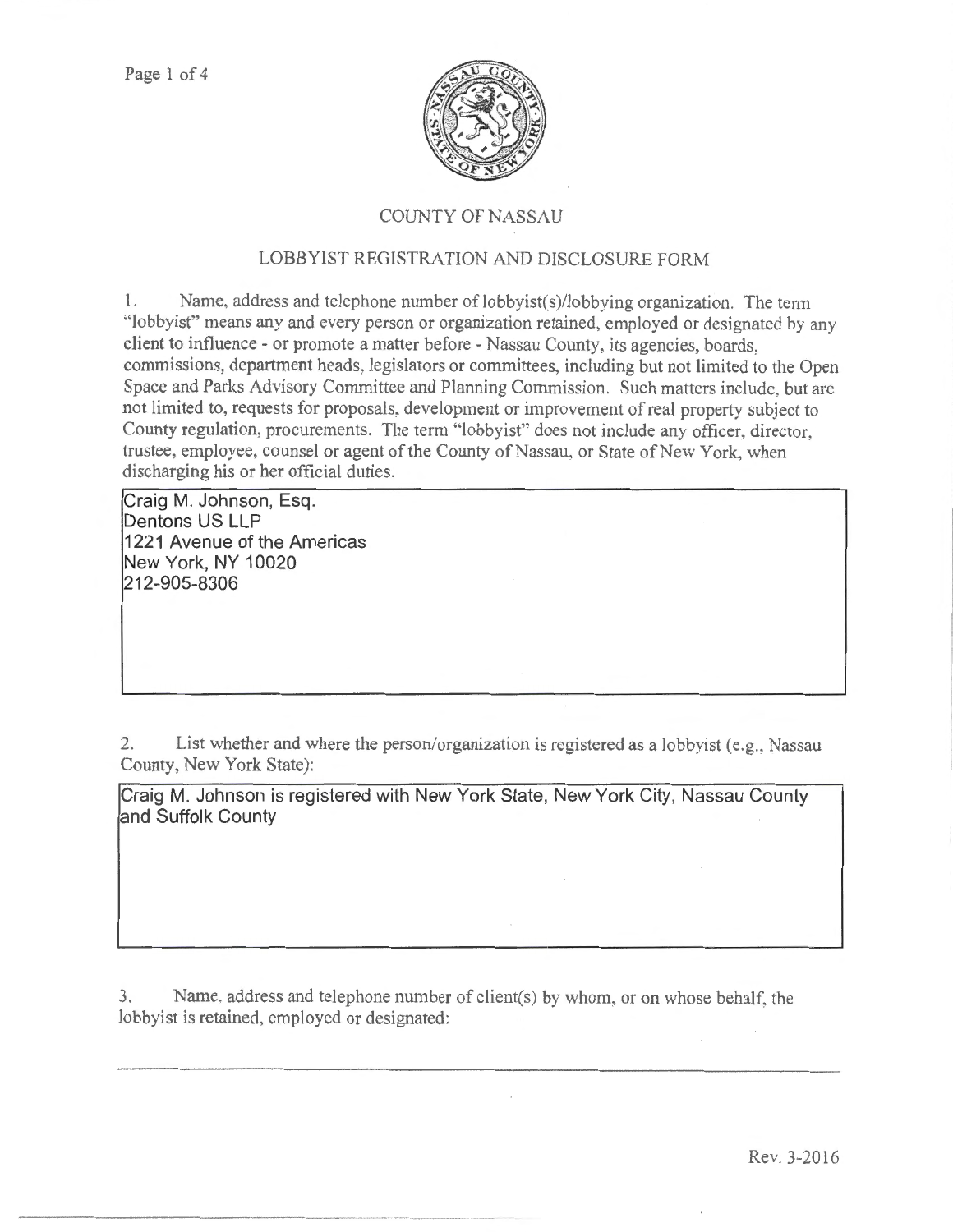Page 2 of 4

Uber Technologies, Inc. 1455 Market Street 4th Floor San Francisco, CA 94103 1415-986-2104

4. Describe lobbying activity conducted. or to be conducted, in Nassau County. and identify client(s) for each activity listed. See page 4 for a complete description of lobbying activities.

Meetings, conferences and communications related to or concerning for-hire vehicle industry, transportation industry and/or technology industry

5. The name of persons, organizations or govenunental entities before whom the lobbyist expects to lobby:

Nassau County Exectuive, Nassau County Legislature, Nassau County T.L.C.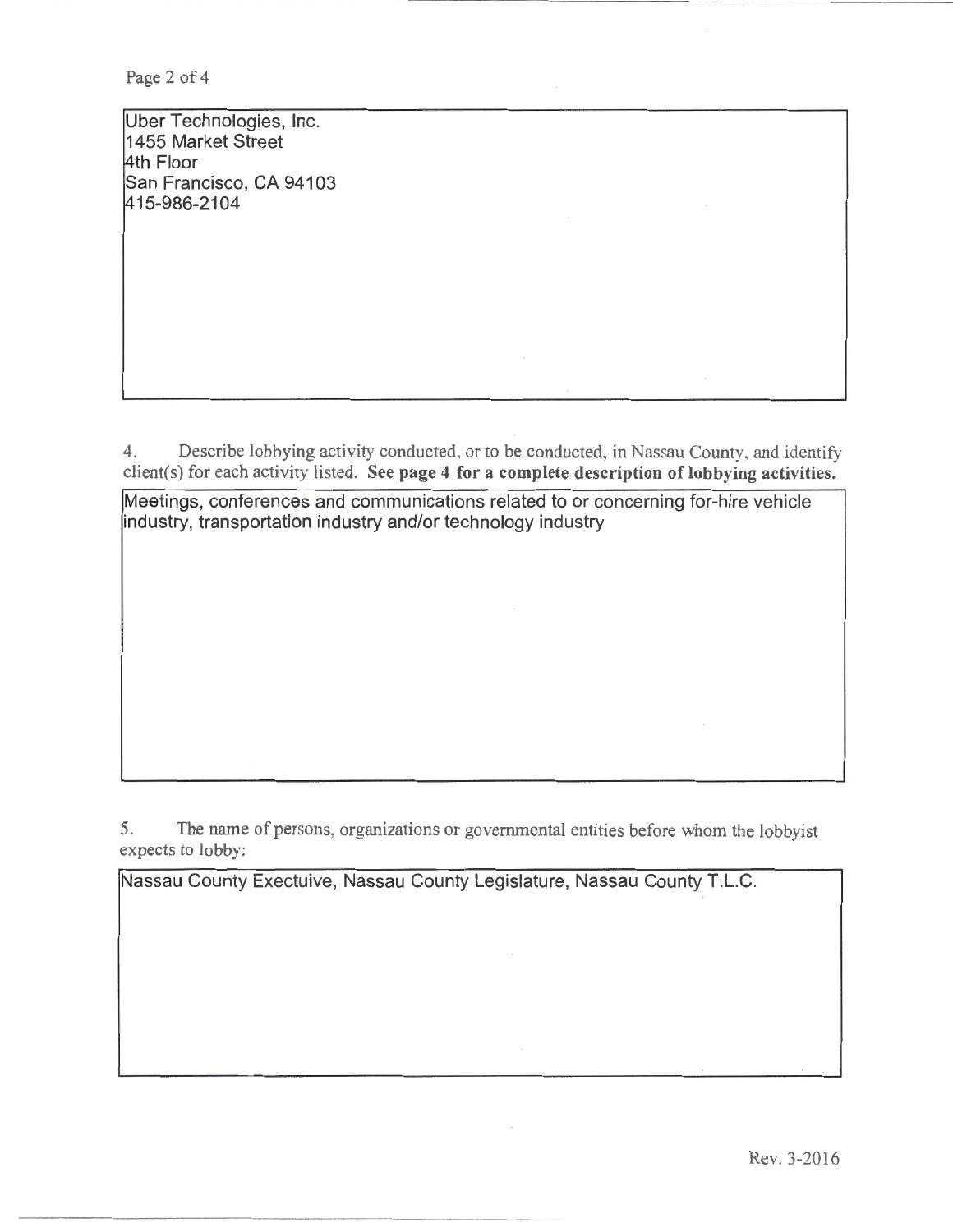6. If such lobbyist is retained or employed pursuant to a written agreement of retainer or employment, you must attach a copy of such document; and if agreement of retainer or employment is oral, attach a written statement of the substance thereof. If the written agreement of retainer or employment does not contain a signed authorization from the client by whom you have been authorized to lobby, separately attach such a written authorization from the client.

7. Within the previous year, has the lobbyist/lobbying organization or any of its corporate officers provided campaign contributions pursuant to the New York State Election Law to the campaign committees of any of the following Nassau County elected officials or to the campaign committees of any candidates tor any of the following Nassau County elected offices: the County Executive, the County Clerk, the Comptroller, the District Attorney, or any County Legislator? If yes, to what campaign committee? If none, you must so state:

| None |              |        |    |  |
|------|--------------|--------|----|--|
|      |              |        |    |  |
|      |              | $\sim$ | ٠. |  |
|      |              |        |    |  |
|      | <b>STATE</b> |        |    |  |
|      |              |        |    |  |
|      |              |        |    |  |
|      | <b>ALC</b>   |        |    |  |
|      |              |        | ٠. |  |

I understand that copies of this form will be sent to the Nassau County Department of Information Technology ("IT") to be posted on the County's website.

I also understand that upon termination of retainer, employment or designation I must give written notice to the County Attorney within thirty (30) days of termination.

VERlFICA TION: The undersigned affirms and so swears that he/she has read and understood the foregoing statements and they are, to his/her knowledge, true and accurate.

The undersigned further certifies and affinns that the contribution(s) to the campaign committees listed above were made freelv and without duress. threat or any promise of a governmental benefit or in exchange for any benefit or remuneration.

Dated: **7/17/2017** Signed:

Print Name: **Craig M. Johnson** 

Title: **Principal**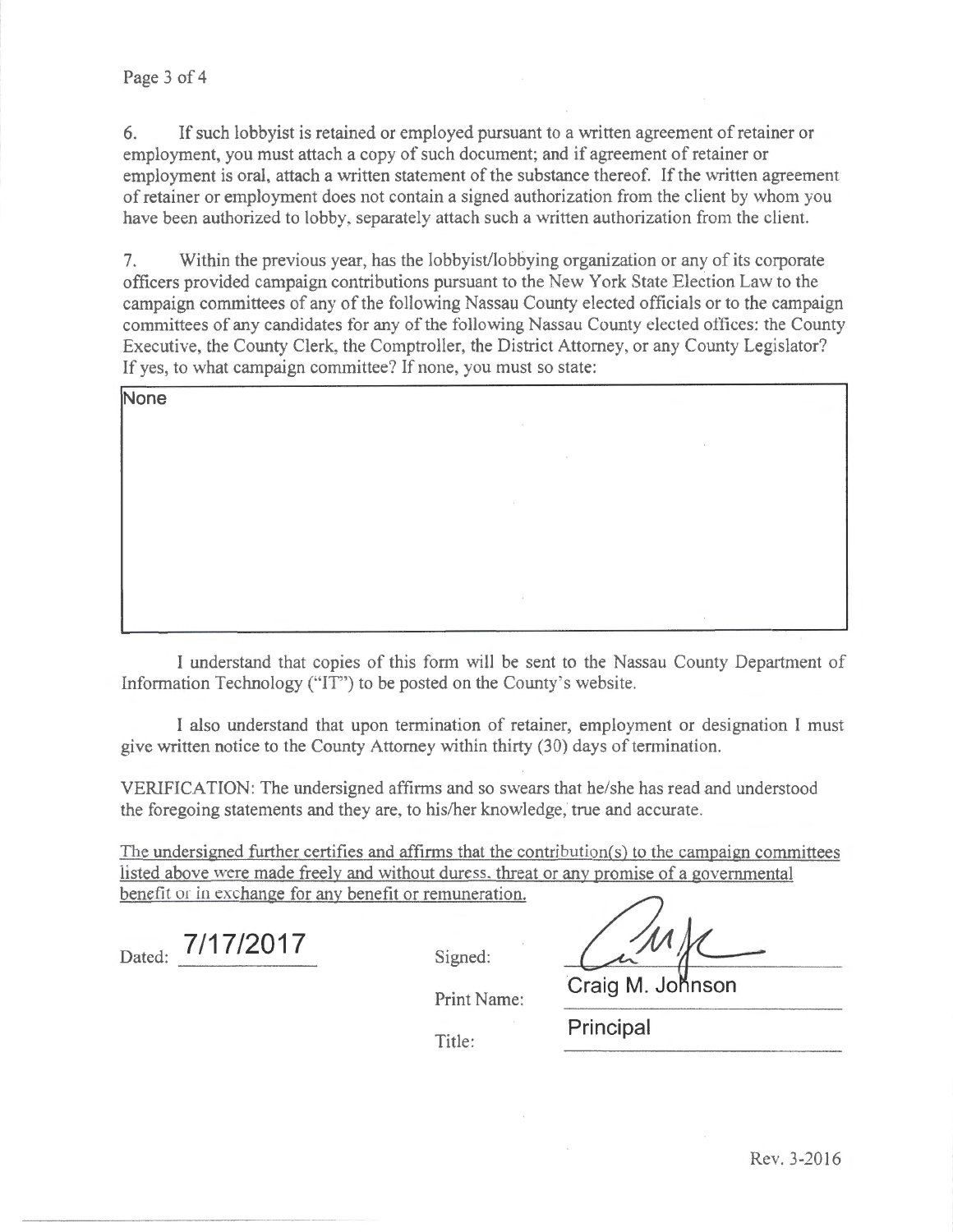**The term lobbying shall mean any attempt to influence:** any determination made by the Nassau County Legislature, or any member thereof, with respect to the introduction, passage, defeat, or substance of any local legislation or resolution; any determination by the County Executive to support, oppose, approve or disapprove any local legislation or resolution, whether or not such legislation has been introduced in the County Legislature; any determination by an elected County official or an officer or employee of the County with respect to the procurement of goods, services or construction, including the preparation of contract specifications, including by not limited to the preparation of requests for proposals, or solicitation, award or administration of a contract or with respect to the solicitation, award or administration of a grant, loan, or agreement involving the disbursement of public monies; any determination made by the County Executive, County Legislature, or by the County of Nassau, its agencies, boards, commissions, department heads or committees, including but not limited to the Open Space and Parks Advisory Committee. the Planning Commission, with respect to the zoning, use, development or improvement of real property subject to County regulation, or any agencies, boards, commissions, department heads or committees with respect to requests for proposals, bidding, procurement or contracting for services for the County; any determination made by an elected county official or an officer or employee of the county with respect to the terms of the acquisition or disposition by the county of any interest in real property, with respect to a license or pennit for the use of real property of or by the county, or with respect to a franchise, concession or revocable consent; the proposal, adoption, amendment or rejection by an agency of any rule having the force and effect of law; the decision to hold, timing or outcome of any rate making proceeding before an agency; the agenda or any determination of a board or commission; any determination regarding the calendaring or scope of any legislature oversight hearing; the issuance, repeal, modification or substance of a County Executive Order; or any determination made by an elected county official or an officer or employee of the county to support or oppose any state or federal legislation, rule or regulation, including any determination made to support or oppose that is contingent on any amendment of such legislation, mle or regulation, whether or not such legislation has been formally introduced and whether or not such rule or regulation has been formally proposed.

**The term "lobbying" or "lobbying activities" does not include:** Persons engaged in drafting legislation, rules, regulations or rates; persons advising clients and rendering opinions on proposed legislation, rules, regulations or rates, where such professional services are not otherwise connected with legislative or executive action on such legislation or administrative action on such rules, regulations or rates; newspapers and other periodicals and radio and television stations and owners and employees thereof, provided that their activities in connection with proposed legislation, rules, regulations or rates are limited to the publication or broadcast of news items, editorials or other comment, or paid advertisements; persons who participate as witnesses, attomcys or other representatives in public rule-making or rate-making proceedings of a County agency, with respect to all participation by such persons which is part of the public record thereof and all preparation by such persons for such participation; persons who attempt to influence a County agency in an adjudicatory proceeding, as defined by§ 102 of the New York State Administrative Procedure Act.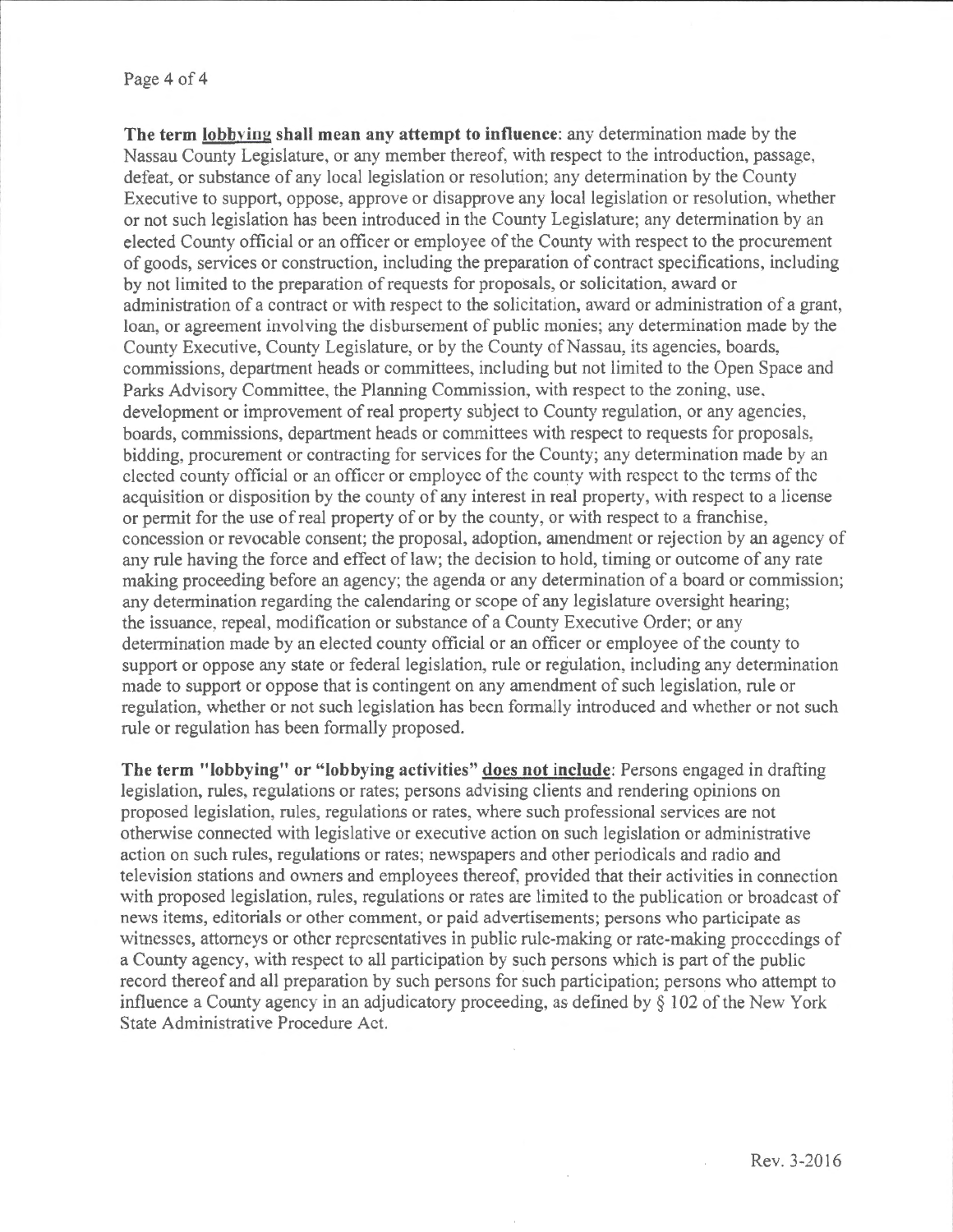

Craig M. Johnson Principal

craig.johnson@dentons.com 0 +1 212 905 8306

Dentons US LLP 1221 Avenue of the Americas New York. NY 10020·1089 United States

大成 Salans FMC SNR Denton McKenna Long dentons.com

July 5, 2017

Justin Kintz Uber Technologies, Inc. 1455 Market Street, 4th Floor San Francisco, CA 94103

Re: NY Government Affairs

Dear Mr. Kintz:

This letter will serve as an agreement whereby Dentons US LLP will continue to provide government affairs representation to Uber Technologies, Inc., commencing August 1, 2017, and continuing through and including June 30, 2018. Compensation shall be \$8,500 per month, plus reasonable expenses and disbursements. As such services may include "lobbying activity" under the State Lobbying Act, a copy of this letter will be filed with the Joint Commission on Public Ethics.

We look forward to continuing our representation on your behalf.

Very truly yours,

 $By: C.M.$ 

Craig M.Oohnson

Accepted and Agreed:

By: Justin Kintz

Title: Head of Americas, Policy & Comms

Date: 07/13/17

101991445\V-3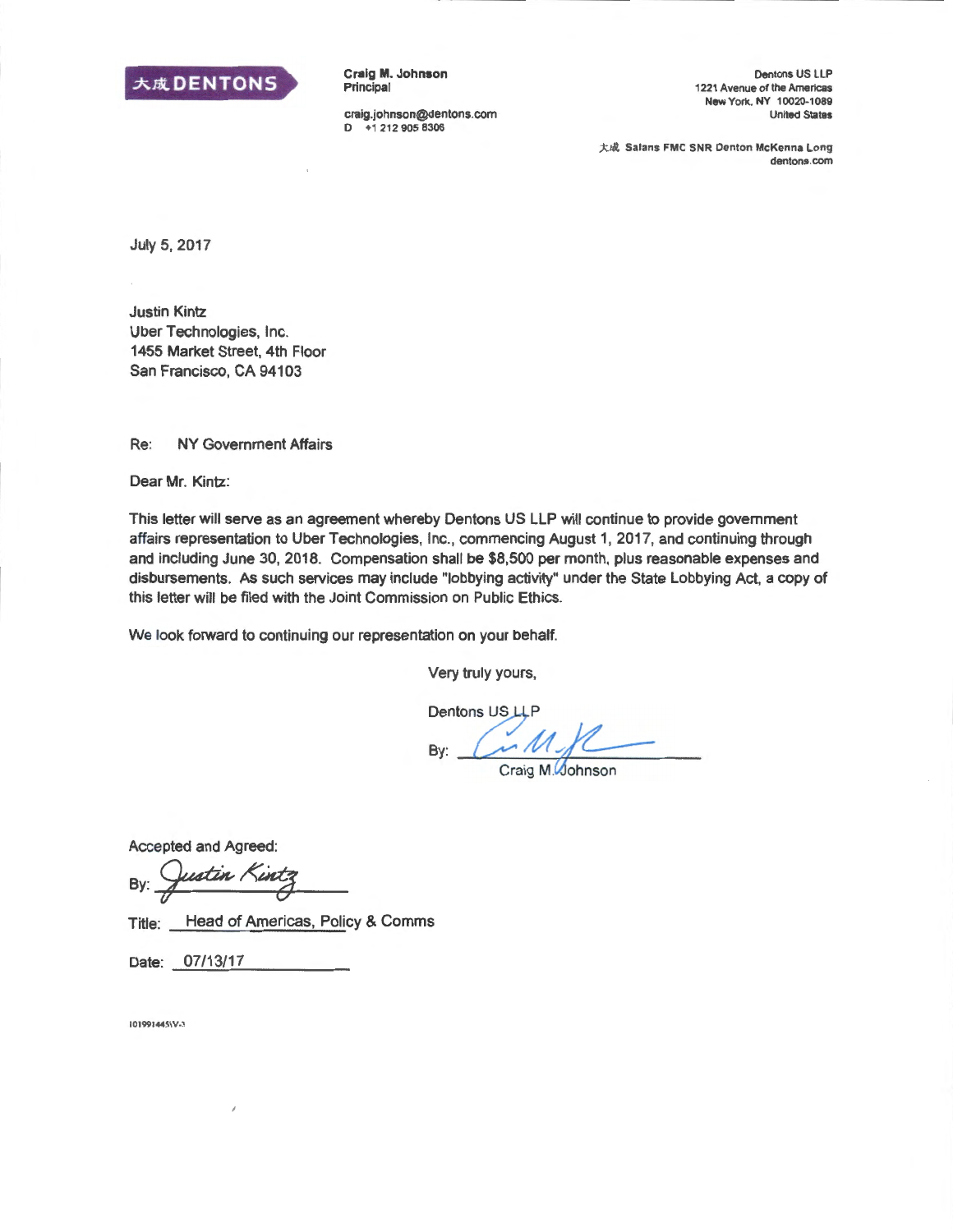

Craig M. Johnson Principal

craig.johnson@dentons.com 0 +1 212 905 8306

Dentons US LLP 1221 Avenue of the Americas New York, NY 10020.1089 United States

大成 Salans FMC SNR Denton McKenna Long dentons.com

July 5, 2017

Justin Kintz Uber Technologies, Inc. 1455 Market Street, 4th Floor San Francisco, CA 94103

Re: Authorization Letter

Dear Mr. Kintz:

This letter confirms that in connection with, and as part of, its agreement to provide government affairs services and counsel in New York State, Dentons US LLP also provides Uber Technologies, Inc. ("Uber") with government affairs services and counsel with respect to Nassau County and is hereby authorized to appear on behalf of Uber before any of Nassau County's government entities, organizations and the persons employed thereof from August 1, 2017 through and including June 30, 2018.

We look forward to continue working with you.

Very truly yours,

Dentons US LLP

By: Craig M. Johnson

Principal

ACCEPTED & AGREED:

ustin P By.

Title: Head of Americas, Policy & Comms

Date: 07/13/17